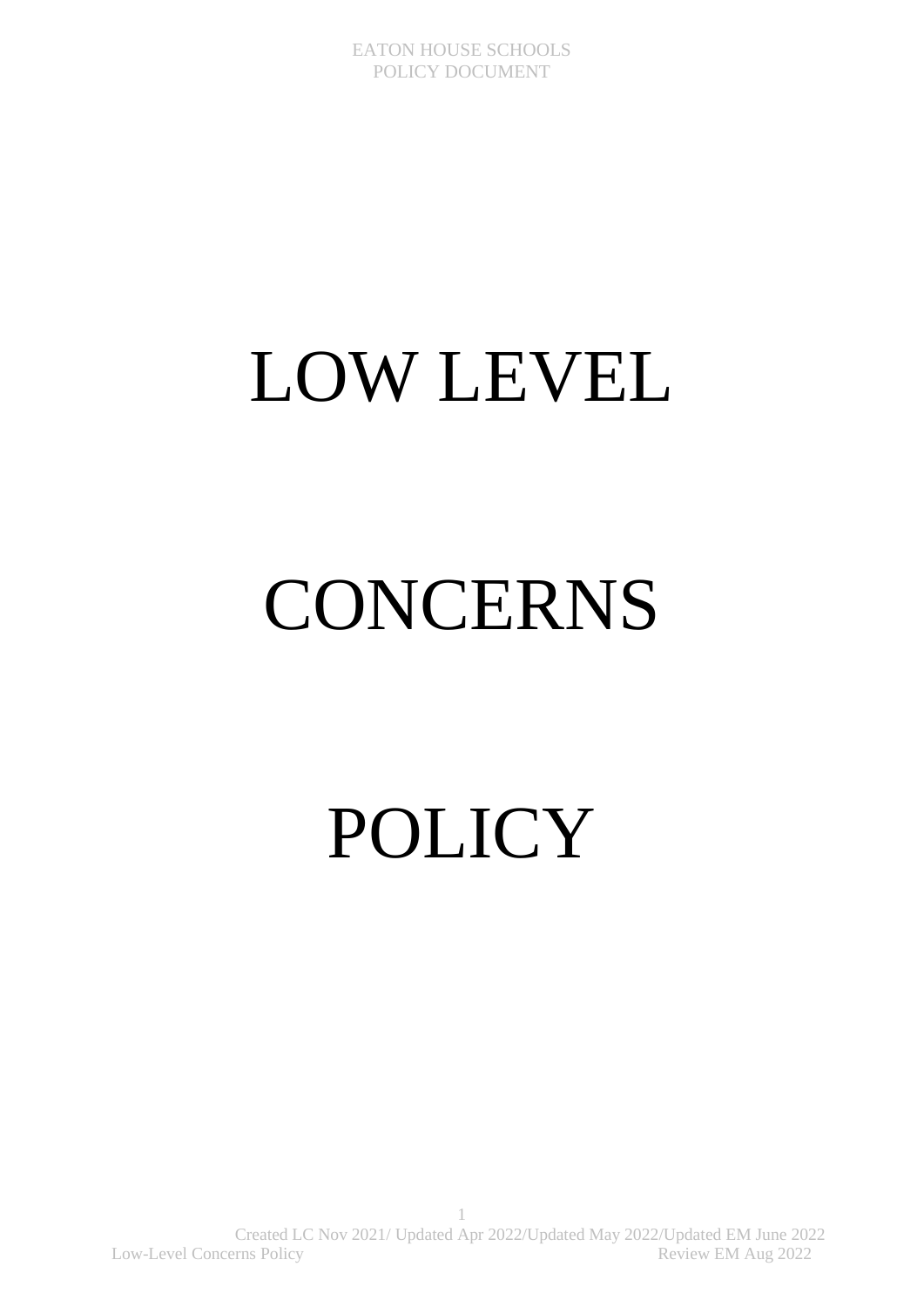# **Contents**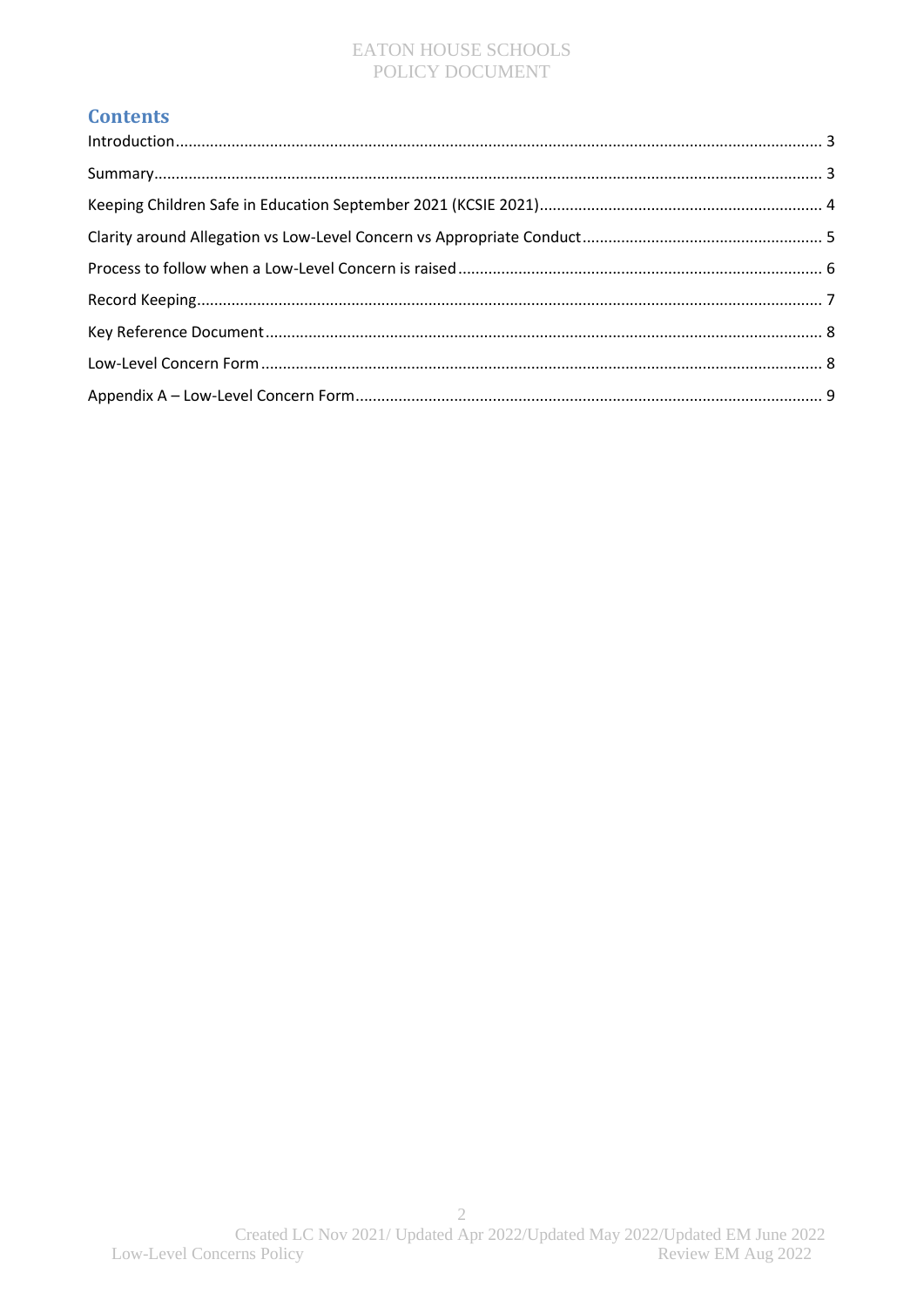# <span id="page-2-0"></span>**Introduction**

At Eaton House Schools, we take safeguarding very seriously. This includes ensuring that adults who work with children do so in a way that is in accordance with the ethos and policies set out by the school, including the Staff Code of Conduct. This policy sets out the detail and processes for staff regarding low-level concerns they may have.

# <span id="page-2-1"></span>**Summary**

The school understands that low level concerns must be looked at as a whole school approach and facilitate an open and transparent culture within the school.

It may be possible that a member of staff acts in a way that does not cause risk to children, but is however inappropriate. How an adult behaves can influence those around them. A staff member may be going through bereavement, a relationship break-up, stress, anxiety, depression or struggling with their general wellbeing. This can cause extreme pressure for the staff member and affect their behaviour and how they interact with others and in turn impact pupils and colleagues. Therefore it is important for us all to look out for one another and if a staff member has a concern for their work colleague or feels they themselves requires support they should refer to their Head Teacher. The Wellbeing Hub is available for further support as appropriate.

A low level concern also includes an adult working in or on behalf of the school who may have acted in a way that is inconsistent with the staff code of conduct, including inappropriate conduct outside of work; and does not meet the allegations threshold or is otherwise not considered serious enough to consider a referral to the LADO. Examples of such behaviour could include, but are not limited to being over-friendly with children, having favourites, taking photographs of children on their mobile phone or engaging with a child on a one-to-one basis in a secluded area or behind a closed door.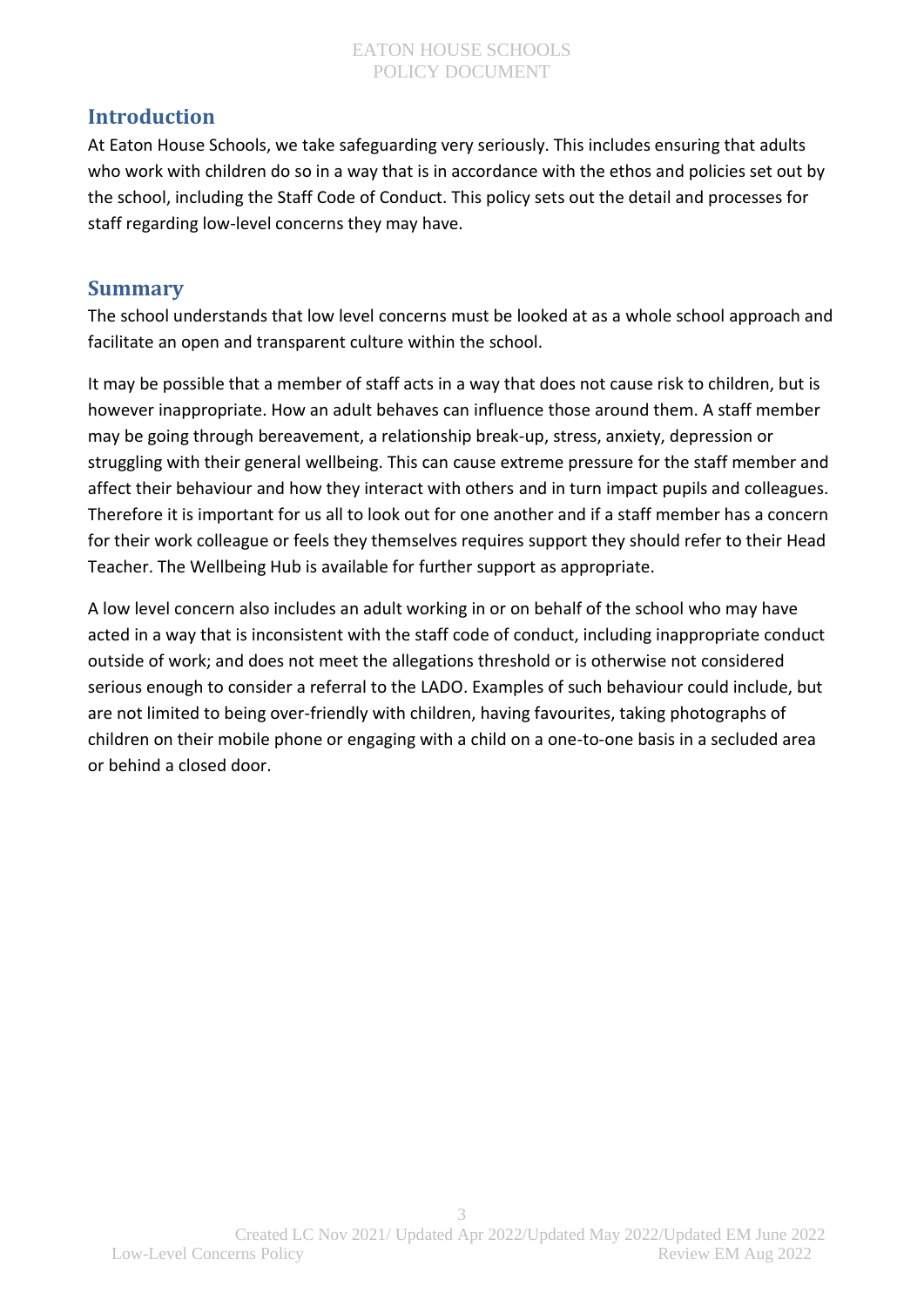# <span id="page-3-0"></span>**Keeping Children Safe in Education September 2021 (KCSIE 2021)**

The following is taken from Keeping Children Safe in Education September 2021

*407. As part of their whole school approach to safeguarding, schools and colleges should ensure that they promote an open and transparent culture in which all concerns about all adults working in or on behalf of the school or college (including supply teachers, volunteers and contractors) are dealt with promptly and appropriately.* 

*408. Creating a culture in which all concerns about adults (including allegations that do not meet the harms threshold (see Part Four - Section one)) are shared responsibly and with the right person, recorded and dealt with appropriately, is critical. If implemented correctly, this should encourage an open and transparent culture; enable schools and colleges to identify concerning, problematic or inappropriate behaviour early; minimise the risk of abuse; and ensure that adults working in or on behalf of the school or college are clear about professional boundaries and act within these boundaries, and in accordance with the ethos and values of the institution.* 

## *What is a low level concern?*

*409. The term 'low-level' concern does not mean that it is insignificant, it means that the behaviour towards a child does not meet the threshold set out at paragraph 338. A low-level concern is any concern – no matter how small, and even if no more than causing a sense of unease or a 'nagging doubt' - that an adult working in or on behalf of the school or college may have acted in a way that:*

- *is inconsistent with the staff code of conduct, including inappropriate conduct outside of work; and*
- *does not meet the allegations threshold or is otherwise not considered serious enough to consider a referral to the LADO.*

*410. Examples of such behaviour could include, but are not limited to:*

- *being over friendly with children;*
- *having favourites;*
- *taking photographs of children on their mobile phone;*
- *engaging with a child on a one-to-one basis in a secluded area or behind a closed door; or*
- *using inappropriate sexualised, intimidating or offensive language.*

*411. Such behaviour can exist on a wide spectrum, from the inadvertent or thoughtless, or behaviour that may look to be inappropriate, but might not be in specific circumstances, through to that which is ultimately intended to enable abuse.* 

*412. It is crucial that any such concerns, including those which do not meet the harm threshold (see Part Four - Section one), are shared responsibly and with the right person, and recorded and dealt with appropriately. Ensuring they are dealt with effectively should also protect those working in or on behalf of schools and colleges from potential false allegations or misunderstandings.*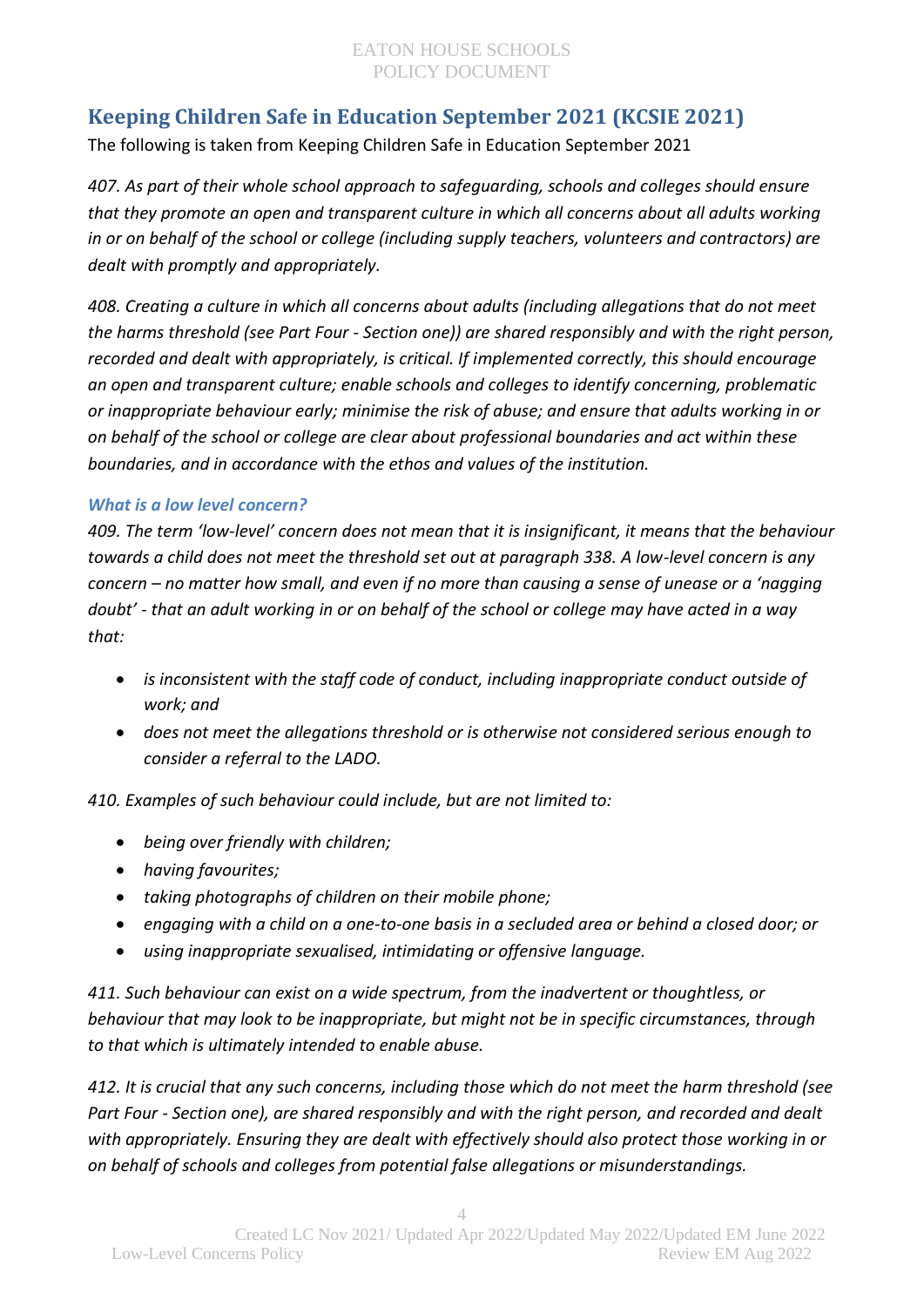# <span id="page-4-0"></span>**Clarity around Allegation vs Low-Level Concern vs Appropriate Conduct**

## **Allegation**

Behaviour which indicates that an adult who works with children has:

- Behaved in a way that has harmed a child, or may have harmed a child; and/or
- Possibly committed a criminal offence against or related to a child; and/or
- Behaved towards a child or children in a way that indicates they may pose a risk of harm to children; and/or
- Behaved or may have behaved in a way that indicates they may not be suitable to work with children

#### **Low-Level Concern**

It may be possible that a member of staff acts in a way that does not cause risk to children, but is however inappropriate.

How an adult behaves can influence those around them. A staff member may be going through

- **•** Bereavement
- a relationship break-up
- stress
- anxiety
- **•** depression
- $\bullet$  struggling with their general wellbeing

This can cause extreme pressure for the staff member and affect their behaviour and how they interact with others and in turn impact pupils and colleagues. If you have a concern for a work colleague or feel you yourself may require support you should refer to your Head Teacher.

**A low-Level Concern also includes** an adult working in or on behalf of the school who may have acted in a way that:

- Is inconsistent with an organisation's staff code of conduct, including inappropriate conduct outside of work, and
- Does not meet the allegation threshold, or is otherwise not serious enough to consider a referral to the LADO – but may merit consulting with and seeking advice from the LADO,

#### **Appropriate Conduct**

 Behaviour which is entirely consistent with the organisation's staff code of conduct, and the law.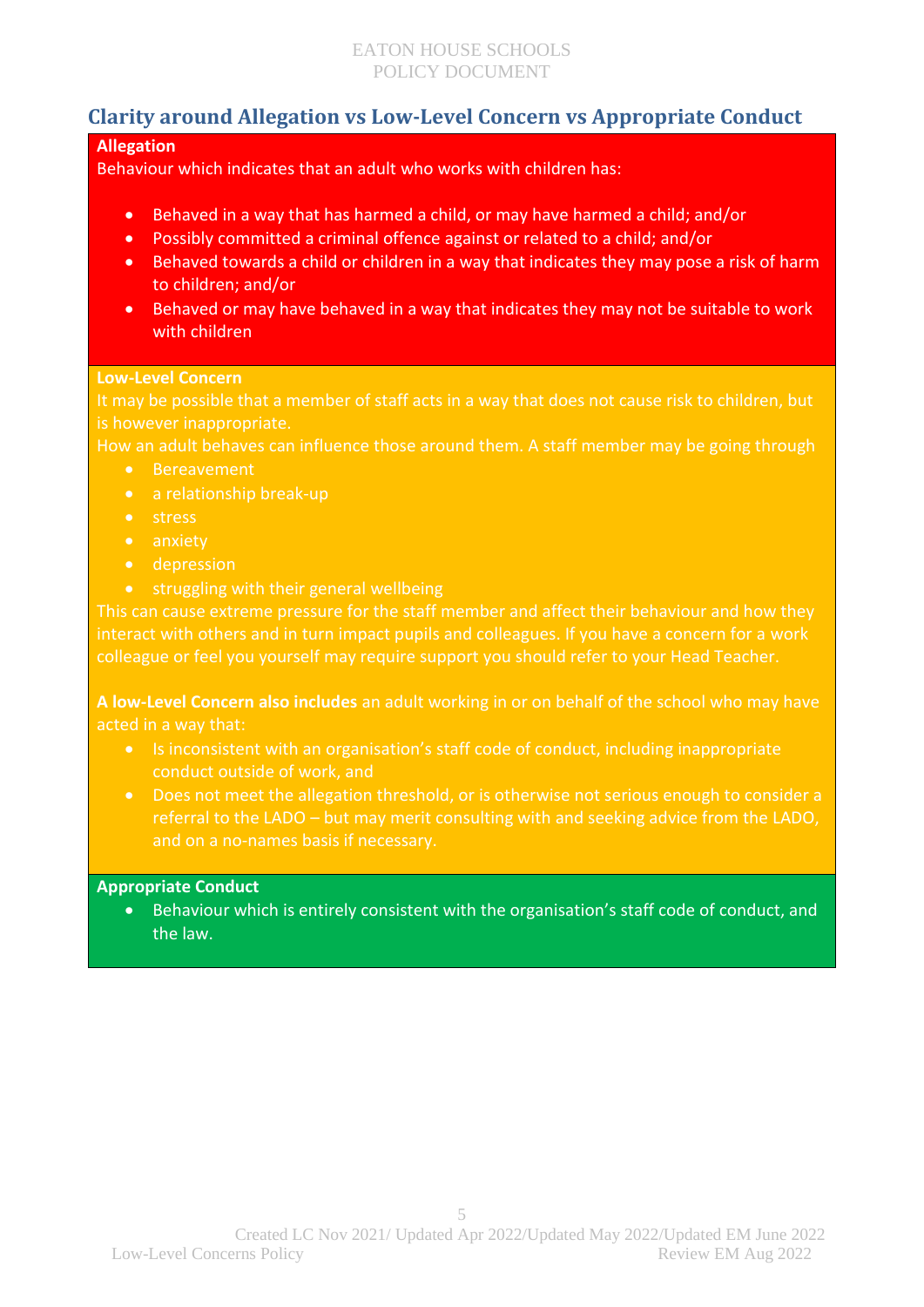# <span id="page-5-0"></span>**Process to follow when a Low-Level Concern is raised**



**The term 'Low-Level' concern does not mean that it is insignificant, it means that the behaviour towards a child does not meet the threshold set out at KCSIE (2021) paragraph 338. A low-level concern is any concern – no matter how small, and even if no more than causing a sense of unease or a 'nagging doubt' – that an adult working in or on behalf of the school or college may have acted in a way that:**

- **Is inconsistent with the staff code of conduct, including in appropriate conduct outside of work; and**
- **Does not meet the allegations threshold or is otherwise not considered serious enough to consider a referral to the LADO**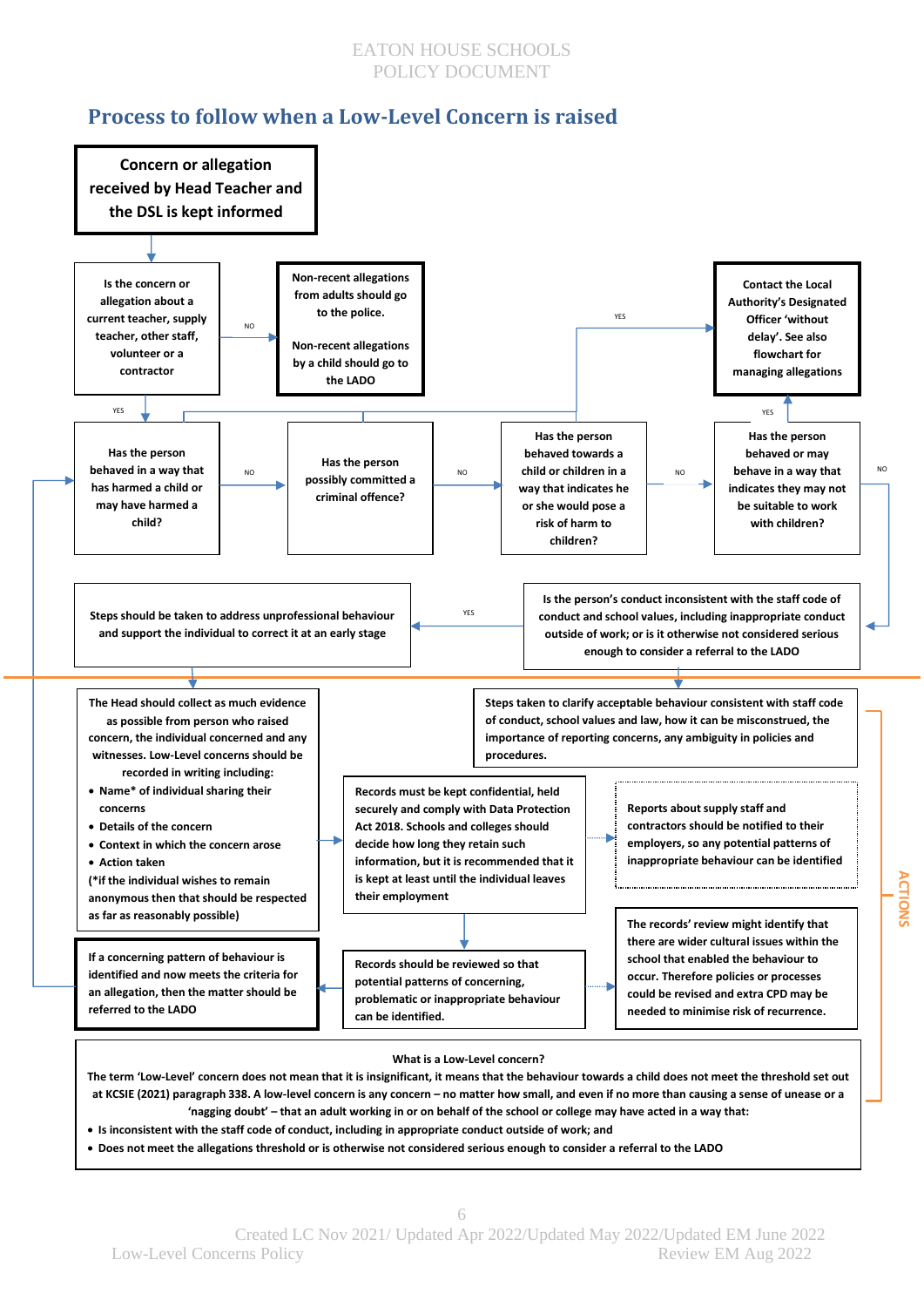# <span id="page-6-0"></span>**Record Keeping**

The school will retain all records of low-level concerns, including those that were found to be unfounded. The Head Teacher and DSL will ensure that all records include the most accurate and up to-date information and will store them in the electronic low-level concerns file. The Head Teacher and DSL will ensure that all low-level concerns are stored together, in an organised and consistent manner, to ensure they can be easily reviewed and analysed where necessary. They will be stored in accordance with the school's GDPR and data protection policies.

Records will include:

- A clear and comprehensive summary of the concern.
- Details of how the concern was followed up and resolved.
- A note of any action taken, decisions reached, rationale for all decisions and action taken and the outcome.
- The name of the individual sharing concerns if the individual wishes to remain anonymous, this will be respected as far as reasonably possible.

The staff member(s) reporting the concern must keep the information confidential and not share the concern with others apart from the Head Teacher or those aware in the senior leadership team.

The Head Teacher and DSL will periodically review the recent low-level concerns made to ensure that they are being appropriately dealt with and to check for any concerning behaviour patterns amongst the staff cohort as a whole. The Head Teacher and DSL will keep records of these reviews.

Where any concerning patterns of behaviour have been identified with regard to a member of staff, the Head Teacher and DSL will consult to decide on a course of action. Where a pattern of behaviour has become so concerning that it meets the harms threshold, this will be referred to the LADO as soon as practicable.

Records of low-level concerns will not be kept in the personnel file of the individuals to whom the concerns pertain, unless there have been multiple low-level concerns made about the same individual. Where a concern is thought to be serious and is processed as an allegation, records of this will be kept in staff personnel files. Where multiple low-level concerns have been made about the same individual, these will be kept together, and in chronological order.

Where an allegation is made about an individual who has previously been subject to such allegations, or where a low-level concern is reclassified as a serious concern after meeting the harms threshold, all records of low-level concerns about that individual will be moved to the staff personnel file and kept alongside records of the allegation.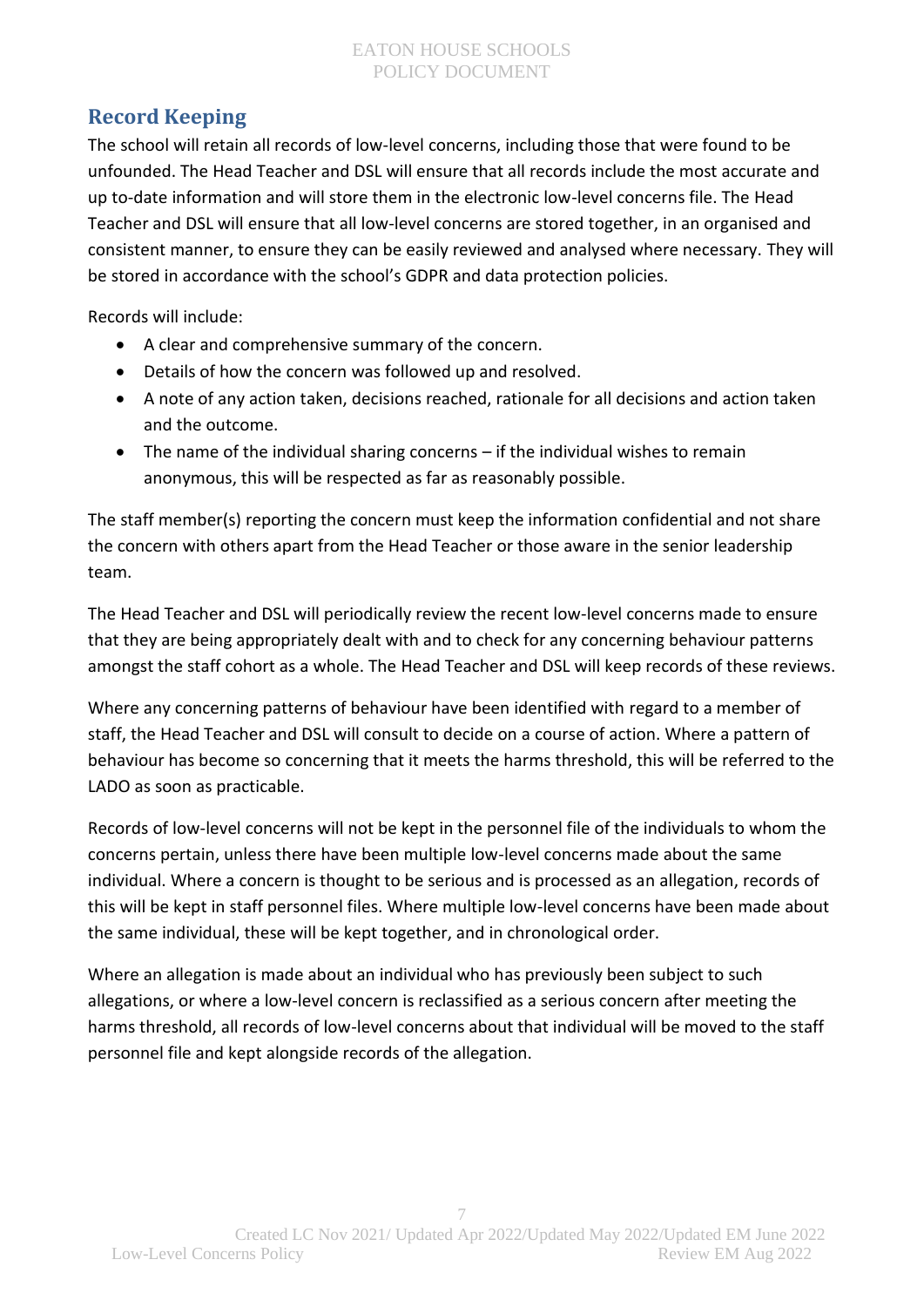The Head Teacher and DSL will ensure that all records are kept in a manner that is consistent with the Data Protection Policy. Records will be confidential, kept password-protected, and securely destroyed after the staff member to whom the concerns pertain has left the school.

The school will only refer to concerns about a staff member in employment references where they have amounted to a substantiated safeguarding allegation, i.e. it has met the harms threshold and has been found to have basis through investigation, or where it is not exclusively a safeguarding issue and forms part of an issue that would normally be included in a reference, e.g. misconduct or poor performance. Low-level safeguarding concerns will not be included in a reference, unless they have comprised a pattern of behaviour that has met the harms threshold

Whenever staff leave Eaton House School, any record of low-level concerns which are stored about them will be reviewed as to whether or not that information needs to be kept. Consideration will be given to:

- a) whether some or all of the information contained within any record may have any reasonably likely value in terms of any potential historic employment or abuse claim so as to justify keeping it, in line with normal safeguarding records practice; or
- b) if, on balance, any record is not considered to have any reasonably likely value, still less actionable concern, and ought to be deleted accordingly.

# <span id="page-7-0"></span>**Key Reference Document**

Read this document for further information about Low-Level Concerns, which is reference in KCSIE 2021.

[Farrer Low-Level Concerns Guidance 2021](https://www.farrer.co.uk/globalassets/clients-and-sectors/safeguarding/low-level-concerns-guidance-2021.pdf)

# <span id="page-7-1"></span>**Low-Level Concern Form**

Please use the form in Appendix A. The form is also available from:

- Head of Compliance
- DSL
- Head Teacher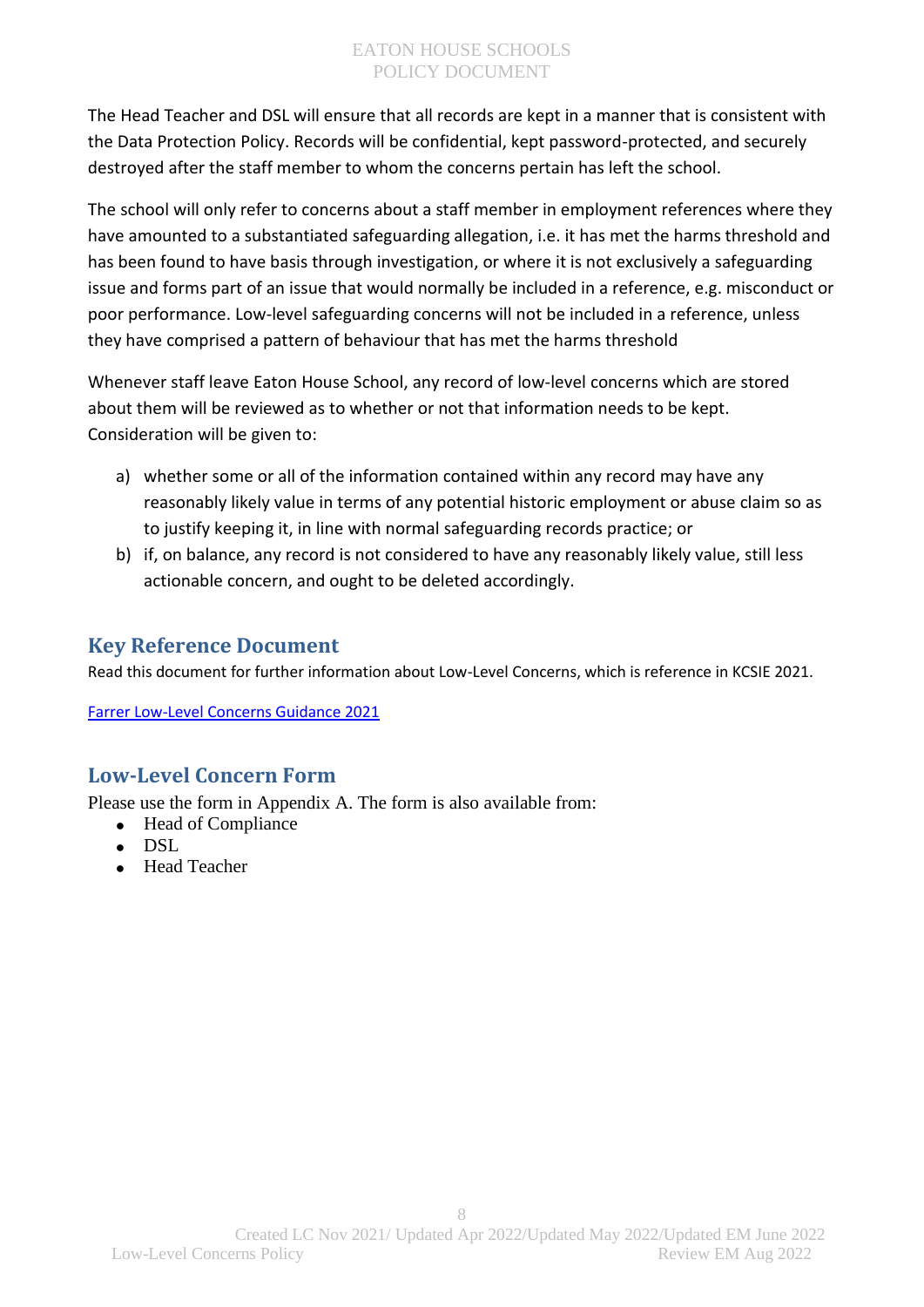# <span id="page-8-0"></span>**Appendix A – Low-Level Concern Form**

Please use this form to share any concern – if you have a concern for your colleague or you feel you yourself requires support, no matter how small and, if an adult may have acted in a manner which:

is not consistent with Eaton House Schools Code of Conduct, and/or;

 relates to their conduct outside of work which, even if not linked to a particular act or omission, has caused a sense of unease about that adult's suitability to work with children.

Where possible please speak with the Head Teacher as soon as possible and complete the below form and pass to the Head Teacher. The DSL will be kept informed. If the concern is about the Head Teacher, please pass it onto the DSL or Principal. Remember, a low-level concern is different to an allegation (which uses a different form). See the table below for a definition:

#### **Allegation**

Behaviour which indicates that an adult who works with children has:

- Behaved in a way that has harmed a child, or may have harmed a child; and/or
- Possibly committed a criminal offence against or related to a child; and/or
- Behaved towards a child or children in a way that indicates they may pose a risk of harm to children; and/or
- Behaved or may have behaved in a way that indicates they may not be suitable to work with children

#### **Low-Level Concern**

It may be possible that a member of staff acts in a way that does not cause risk to children, but is however inappropriate.

How an adult behaves can influence those around them. A staff member may be going through

- **•** Bereavement
- a relationship break-up
- stress
- anxiety
- **•** depression
- struggling with their general wellbeing

This can cause extreme pressure for the staff member and affect their behaviour and how they interact with others and in turn impact pupils and colleagues. If you have a concern for a work colleague or feel you yourself may require support you should refer to your Head Teacher.

**A low-Level Concern also includes** an adult working in or on behalf of the school who may have acted in way that:

- Is inconsistent with an organisation's staff code of conduct, including inappropriate conduct outside of work, and
- Does not meet the allegation threshold, or is otherwise not serious enough to consider a referral to the LADO – but may merit consulting with and seeking advice from the LADO, and on a no-names basis if necessary.

## **Appropriate Conduct**

 Behaviour which is entirely consistent with the organisation's staff code of conduct, and the law.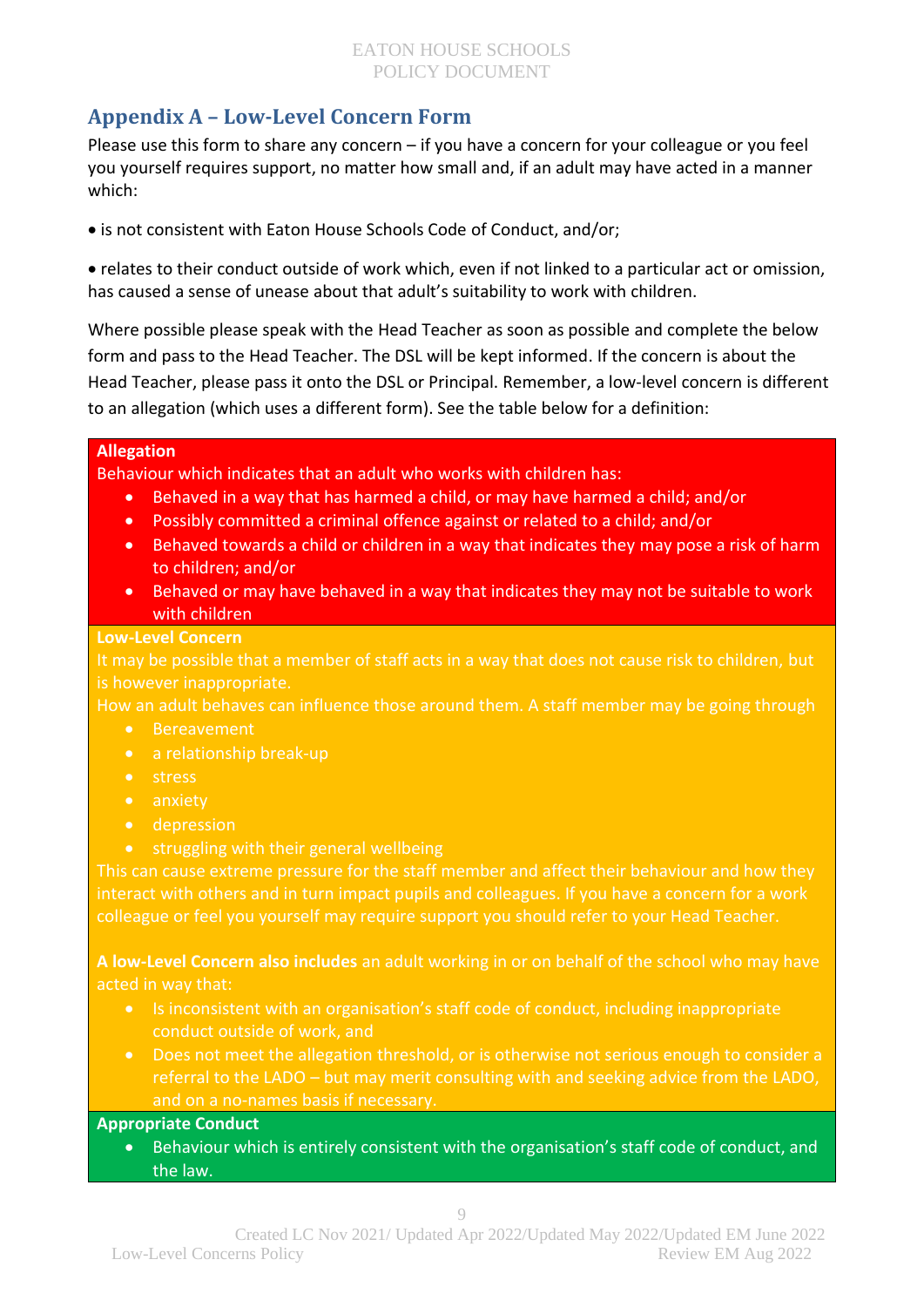| Low-Level Concern Form                                                                                                                                                                                                                             |                                                                                        |  |
|----------------------------------------------------------------------------------------------------------------------------------------------------------------------------------------------------------------------------------------------------|----------------------------------------------------------------------------------------|--|
| Your details                                                                                                                                                                                                                                       |                                                                                        |  |
| Name (optional)                                                                                                                                                                                                                                    |                                                                                        |  |
| Role                                                                                                                                                                                                                                               |                                                                                        |  |
| Date Written                                                                                                                                                                                                                                       |                                                                                        |  |
| Signature (optional)                                                                                                                                                                                                                               |                                                                                        |  |
| Details of individual whom the concern is about                                                                                                                                                                                                    |                                                                                        |  |
| Name                                                                                                                                                                                                                                               |                                                                                        |  |
| Role                                                                                                                                                                                                                                               |                                                                                        |  |
| Relationship to the individual reporting the<br>concern, e.g. manager, colleague                                                                                                                                                                   |                                                                                        |  |
| Details of concern                                                                                                                                                                                                                                 |                                                                                        |  |
| Please include as much detail as possible. Think about the following:<br>What behaviour and/or incident are you reporting?<br>$\bullet$<br>What exactly happened?<br>$\bullet$<br>Why does the behaviour and/or incident worry you?<br>of Conduct? | Why do you believe the behaviour and/or incident is not consistent with our Staff Code |  |

Details of any children or young people involved